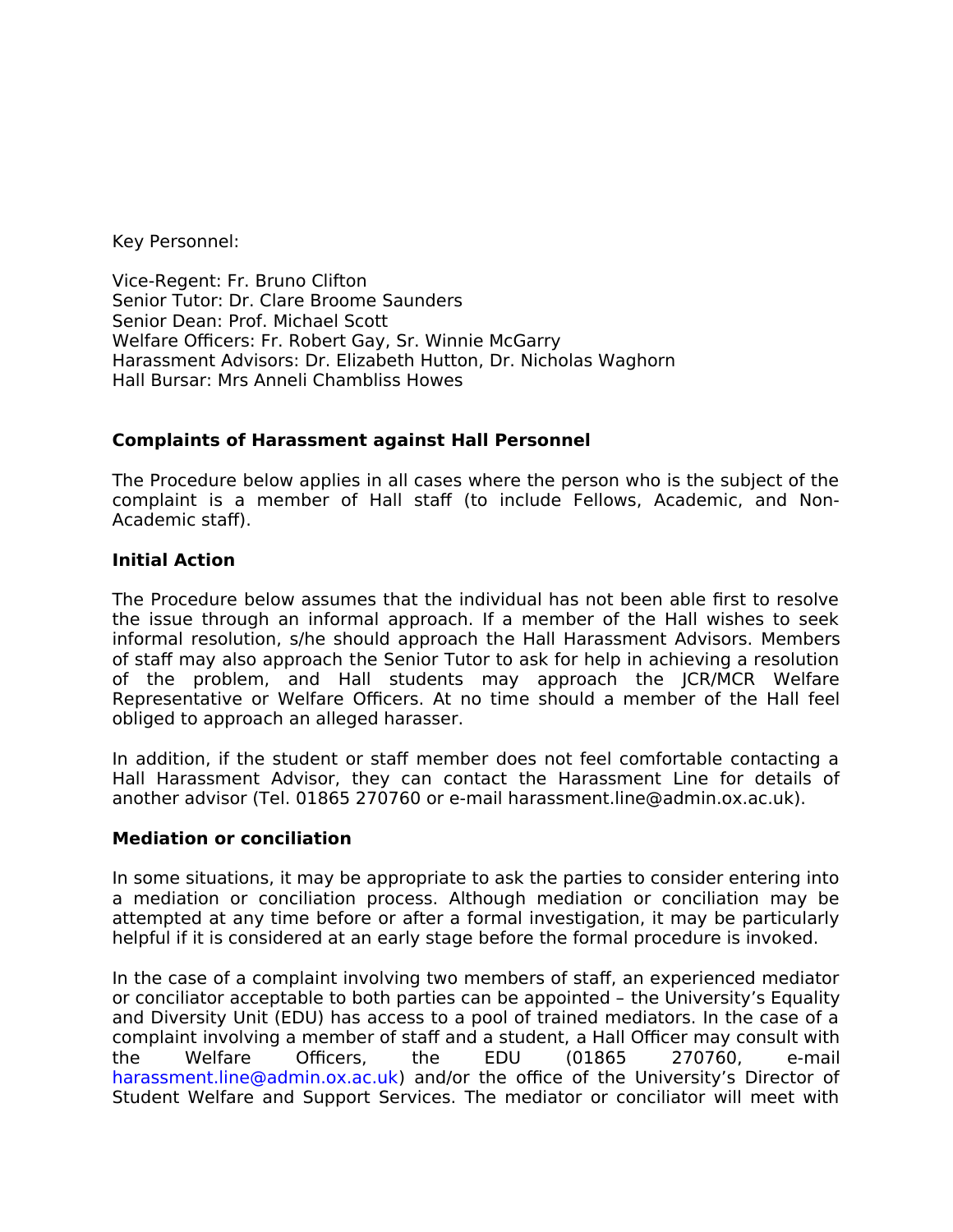the parties separately and as soon as practicable to begin to seek a resolution. The normal expectation is that resolution would be achieved within 20 working days of the initial meetings with the parties (although this time limit may be extended by agreement). Any agreed outcome will normally be recorded in writing.

All those involved in the mediation or conciliation process must maintain appropriate confidentiality.

# **Complaints Procedure**

If informal action does not succeed in resolving the situation, or would not be appropriate given the nature of the complaint, the complainant should make a written complaint to the Senior Tutor or, if the complainant feels it is not appropriate to approach that person, the Vice Regent. In cases where it is not immediately clear to whom a complaint should be addressed, or if the complainant feels it is not appropriate to approach a senior Hall officer, or wishes to make a complaint against a head of department or senior Hall officer, advice may be sought from the Welfare Officers, the EDU (01865 270760, e-mail harassment.line@admin.ox.ac.uk) and/or the office of the University's Director of Student Welfare and Support Services. Students and staff can seek support from the Hall Harassment Advisors throughout the complaints process. If the student or staff member does not feel comfortable contacting a Hall Harassment Advisor, they can contact the Harassment Line for details of another advisor (Tel. 01865 270760 or email harassment.line@admin.ox.ac.uk).

# **Submission of the complaint**

In the written submission of their complaint, the complainant should set out as clearly and succinctly as possible (i) the nature of the behaviour that s/he is concerned about; (ii) the effect of this behavior on her/him; and (iii) the resolution s/ he is seeking. The complaint should include dates and details of any witnesses to any incidents referred to in the complaint, together with any documentary evidence. The complainant should also explain what attempts, if any, have been made to resolve the difficulties and the outcome s/he is seeking.

Every effort will be made to achieve a prompt resolution to the complaint – the aim being to conclude the complaint within a period of no more than six weeks. Both the complainant and the person who is the subject of the complaint will be expected to co-operate with the Hall in achieving that result.

Both parties to the complaint have the right to be accompanied and supported by a trade union representative or by a colleague of his or her choice from within the Hall at any meeting held under this procedure. If the complaint involves a student s/he may be accompanied by another student member, a member of Congregation, or a member of staff from OUSU's Student Advice Service. These people must maintain appropriate confidentiality.

There may be circumstances in which an aggrieved party is not willing, or able, to make a formal complaint but senior members of the Hall consider that the implications for the aggrieved person or others actually or potentially affected are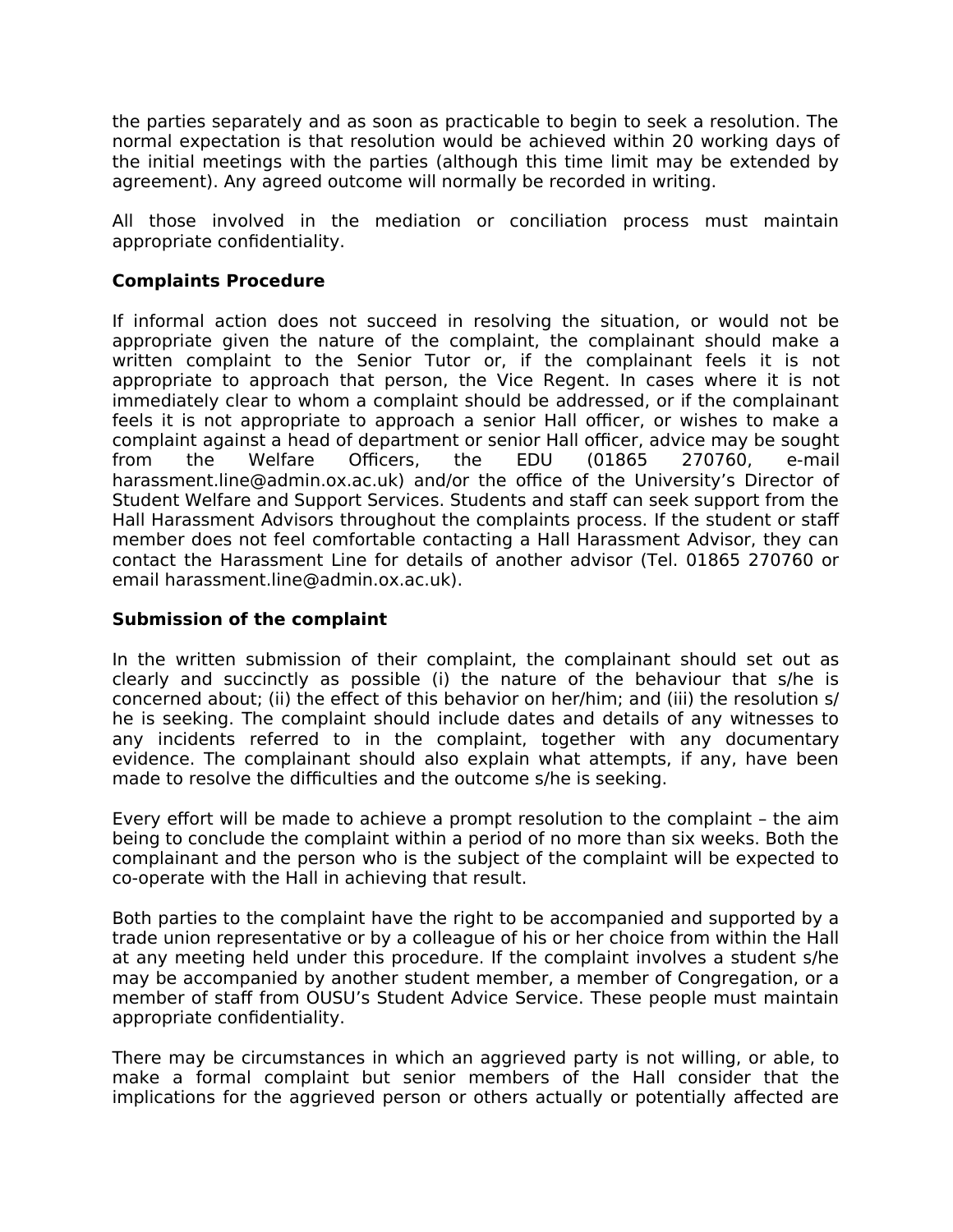serious. This may include cases where other parties, but not the aggrieved party, have made a complaint. In this case, the Senior Tutor or the Moderators may initiate an investigation and make a decision on further action on the basis of such evidence as is available.

# **Action by the Senior Tutor or Vice Regent on receipt of a complaint**

On receipt of a complaint, the Senior Tutor (or Vice Regent) will, in consultation with Hall Officers as appropriate, take such steps as they think necessary or appropriate to understand the nature of the complaint and the outcome sought which may include:

a) informing the person against whom a complaint has been made of the allegations against them;

b) meeting separately with the complainant and the alleged harasser (at which meetings they should be provided with the right to be accompanied);

c) speaking to other relevant people on a confidential basis; and/or

d) obtaining further relevant information.

The Senior Tutor (or Vice Regent) will then decide how to proceed and will inform the parties in writing. S/he may make such enquiries as are necessary to determine the complaint, or may commission an investigation, where circumstances preclude her or him from concluding the matter in a timely fashion.

The Senior Tutor (or Vice Regent) may also determine that immediate interim action is necessary pending the outcome of a formal process.

#### **Investigation**

The purpose of an investigation is to establish the relevant factual evidence in connection with the allegation(s) made by the complainant.

As a general rule, the investigator should not have had previous involvement with the issues in the case. The investigation should be concluded as soon as is reasonably practicable. The investigator will prepare a report and may, if specifically requested to do so by the Senior Tutor (or Vice Regent), make recommendations on possible courses of action.

The Senior Tutor (or Vice Regent) will inform the complainant and the person who is the subject of the complaint in writing (i) of the conclusions she or he has reached having reviewed the evidence, including any investigation report; (ii) of the action the Senior Tutor (or Vice Regent) intends to take; and (iii) of the reasons for any such action.

The Senior Tutor (or Vice Regent) will also inform any other parties who have been asked to participate in an investigation that the investigation has been concluded.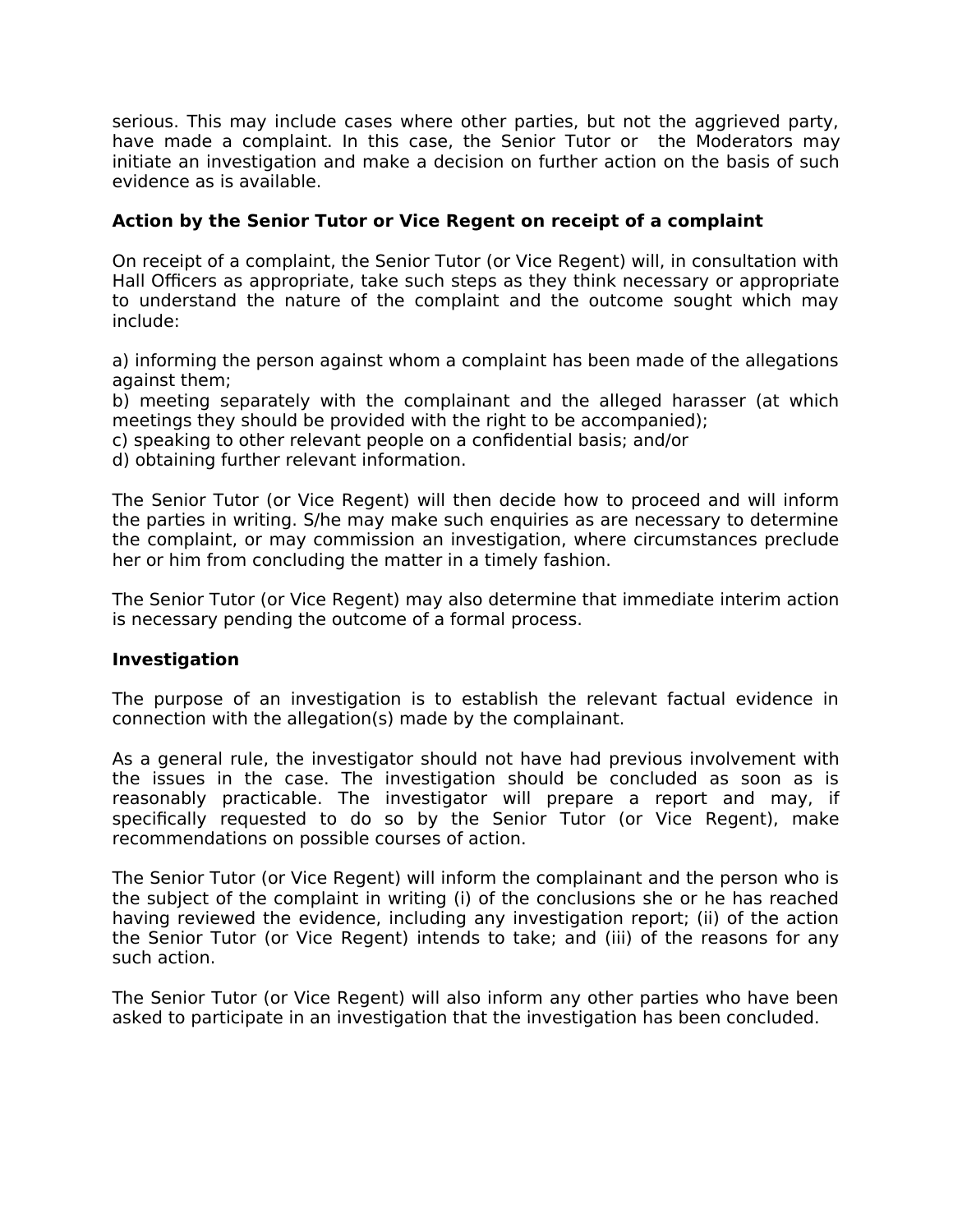# **Investigation Procedure**

The procedure for an investigation will normally be as follows, but may be adapted by the investigator to meet the needs of the case:

a) The investigator will meet the complainant to confirm the details of the complaint.

b) The complaint as clarified will be forwarded to the person complained against together with any other relevant material that the investigator has.

c) The investigator will interview, where reasonably practicable, individuals identified by the complainant as having relevant evidence.

d) The investigator will meet the person complained against to hear his/her response to the complaint and any further evidence that has come to light.

e) The investigator will interview, where reasonably practicable, individuals identified by the person complained against as having relevant evidence.

f) Having considered all the evidence, including any relevant documents, the investigator will prepare a

written report of her/his findings, in relation to which s/he may check relevant sections in draft with the parties before finalising.

g) The report will be forwarded to the Senior Tutor (or Vice Regent), and, if the complainant is a student, normally to the Welfare Officers.

# **Possible outcomes of a complaint**

Depending on the nature of the complaint and the evidence found, including the findings of any investigation report, the Senior Tutor (or Vice Regent), in consultation with Hall Officers and the Welfare Officers, will either:

i. Take no further action, other than, where appropriate, implementing or suggesting steps that would help to restore reasonable professional relationships between the parties. This approach will usually be appropriate where the claim(s) of harassment are considered to be unfounded and where there is a continuing relationship between the parties.

Or

ii. Initiate resolution of the issues (e.g. by requiring that certain individuals undergo specific training, or implementing practical arrangements to improve professional relationships). If a successful resolution is

achieved the case will be closed, but the situation will be monitored for an appropriate period. This approach will usually be appropriate where the evidence does not support a claim of harassment but it is clear that either party has demonstrated behaviours that are likely to lead to further issues between them if unresolved or, alternatively, that there are structural issues within the Hall that require management attention.

Or

iii. Institute disciplinary proceedings where the Senior Tutor (or other relevant senior member), is reasonably satisfied that there is adequate evidence to vindicate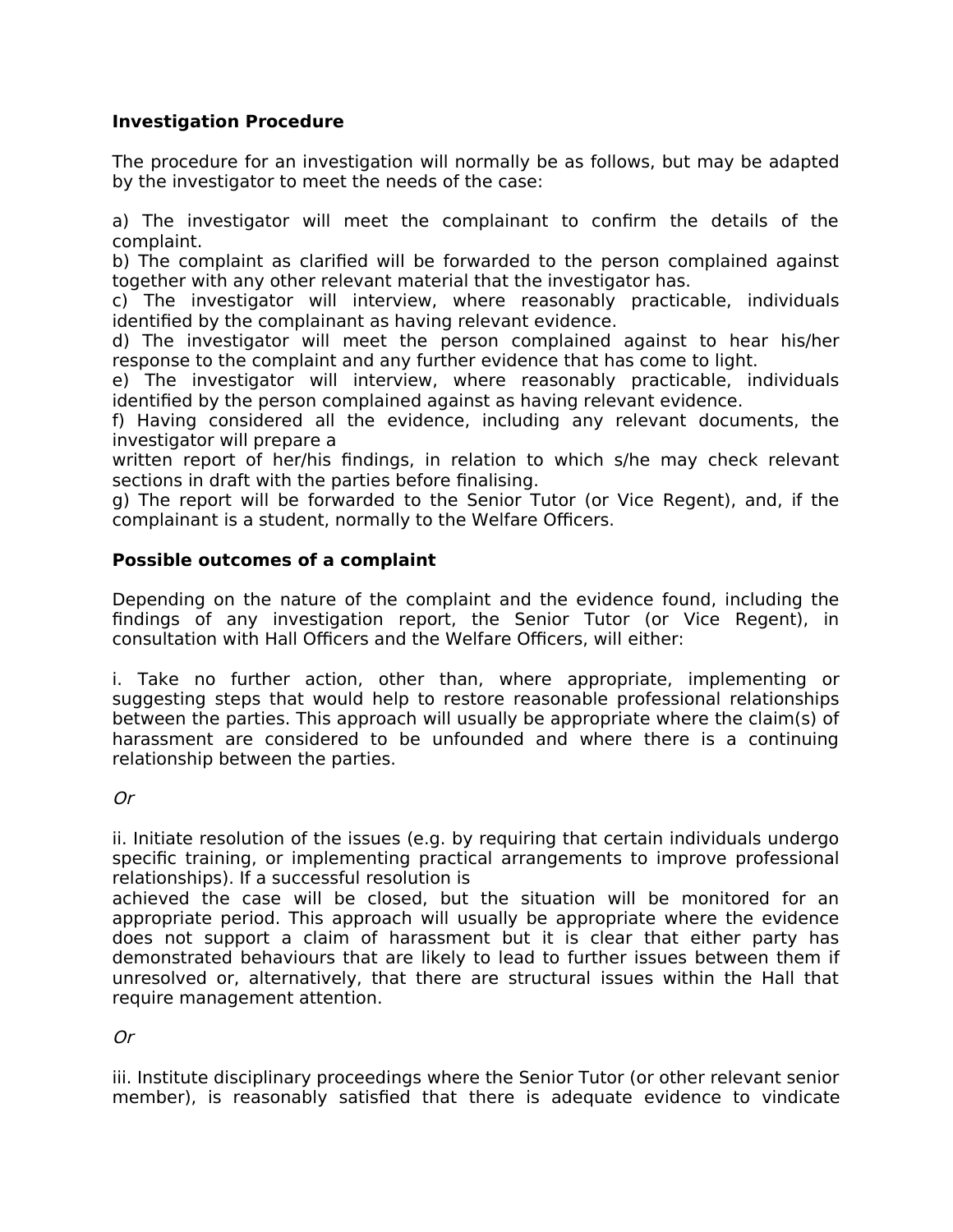allegations of harassment of a sufficiently serious nature that should be further examined through the disciplinary process. In this event, the Senior Tutor (or Vice Regent), will determine what intermediate measures are necessary, including any re-allocation of duties, in consultation as appropriate with Hall Officers.

Or

iv. In some cases disciplinary action may be instituted against the complainant if the Senior Tutor (or Vice Regent), is satisfied that the complaint of harassment is unfounded and not made in good faith.

# **Appeal process**

If either party does not accept the outcome of the complaint (including any judgment that the complaint was vexatious), s/he may invoke the relevant grievance or complaint procedure within the time scales specified in that procedure save that where the decision is to refer the matter for disciplinary action, any matters of dispute will usually be considered as part of that person's response to the disciplinary proceedings.

# **Confidentiality**

Information concerning allegations of harassment must so far as reasonably possible be held in confidence by those to whom it is divulged. Unnecessary disclosure of such allegations may attract disciplinary sanction. Information will be shared on a need-to-know basis, including as appropriate with the individual against whom a complaint is brought. Once a formal complaint is pursued, it is likely to be appropriate and/or necessary for certain information to be provided to others within the Hall, the University, or to external bodies.

Those to whom disclosure may be made outside the Hall include the police, the Office of the Independent Adjudicator ("OIA") and the civil and criminal courts. The Hall will not normally report a matter to the police without the complainant's agreement, except in those rare circumstances where there is sufficient evidence to suggest that an individual poses an extreme risk.

#### **Records**

The Hall and all those involved in this process must comply with the principles of the EU General Data Protection Regulation and the UK Data Protection Act 2018. These include ensuring that personal data is kept accurate and up-to-date, held securely, and not kept for longer than necessary.

Those interviewed in the course of any investigation will be asked to review the notes of their individual discussions with the investigator as soon as is reasonably possible in order to comment on any inaccuracies or omissions.

The Data Protection Officer should be consulted about filing and retaining any notes and documents, all of which must be held in confidence.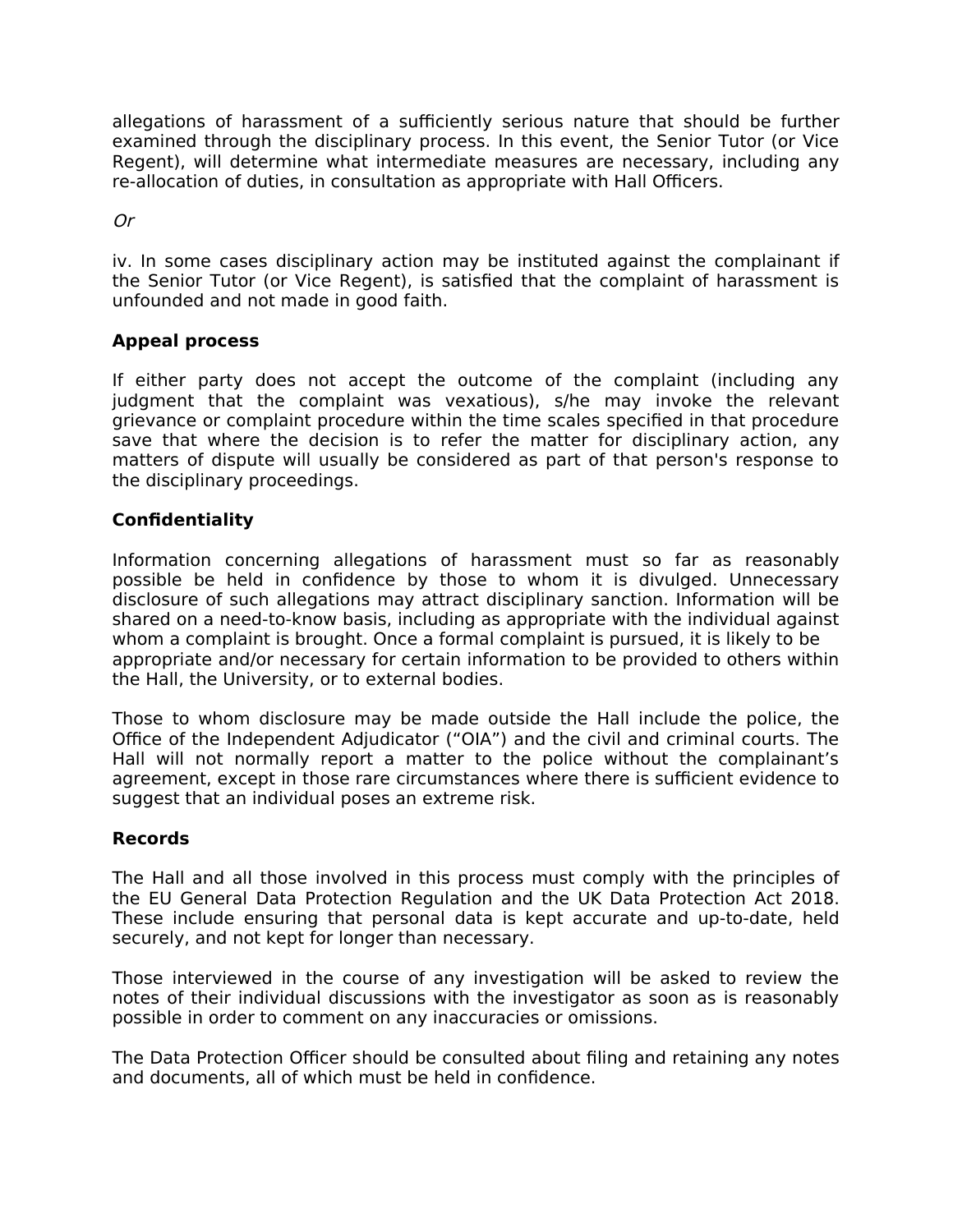# **Complaints of Harassment against students**

This Procedure is designed to deal with student complaints of harassment by other students that arise in a Hall context. Complaints of harassment brought by students against Hall-only staff will be dealt with under the staff Procedure above, and complaints by students against University staff will be dealt under the University. In all cases a student complainant may seek support from the Harassment Advisors, the Welfare Officers and, if appropriate, the Director of Student Welfare and Support Services. If a student is unsure whether a particular instance of harassment falls under the University's procedures or Hall procedures, they should seek advice from the Welfare Officers, a Harassment Advisor, or the Director of Student Welfare and Support Services.

If a member of Hall staff wishes to make a complaint of harassment against a student, this will normally be considered as a disciplinary issue. In the first instance, a member of staff should seek support and guidance from the Senior Tutor or the Vice Regent, who should consult the Welfare Officers and/or the Director of Student Welfare and Support Services as relevant.

In serious cases, it is likely to be appropriate to proceed directly to stages 2 and 3 of this Procedure.

This complaints Procedure may not be applicable where the allegations are of behaviours that may attract criminal sanction. These cases may include, but are not limited to, serious assault or threat of serious assault. This Procedure therefore focuses on complaints of harassment which can be dealt with within the Hall environment. However, it also includes the procedure for informing and receiving support from the Hall in cases where there is police involvement.

#### **Stage 1 – Informal Action**

In some cases, a student who feels that s/he is being harassed by another student may feel able to approach the person in question to explain what conduct s/he finds upsetting, offensive or unacceptable, and to ask that person to refrain from that behaviour. At no time should a student feel obliged to approach an alleged harasser, and the Hall does not wish to suggest that a student who feels that s/he has been harassed is responsible for rectifying the situation. It may often be appropriate to proceed directly to stages 2 and 3 of the procedure.

Before taking informal action, the student could discuss the situation with a Harassment Advisor. If the student does not feel comfortable contacting a local advisor in the Hall, they can contact the Harassment Line for details of another advisor (Tel. 01865 270760 or e-mail harassment.line@admin.ox.ac.uk). Harassment advisors will not approach the alleged harasser on behalf of an individual. Details of the role of the Harassment Advisor can be found at [www.admin.ox.ac.uk/eop/harassmentadvice/advisornetwork](http://www.admin.ox.ac.uk/eop/harassmentadvice/advisornetwork) or on the Blackfriars website.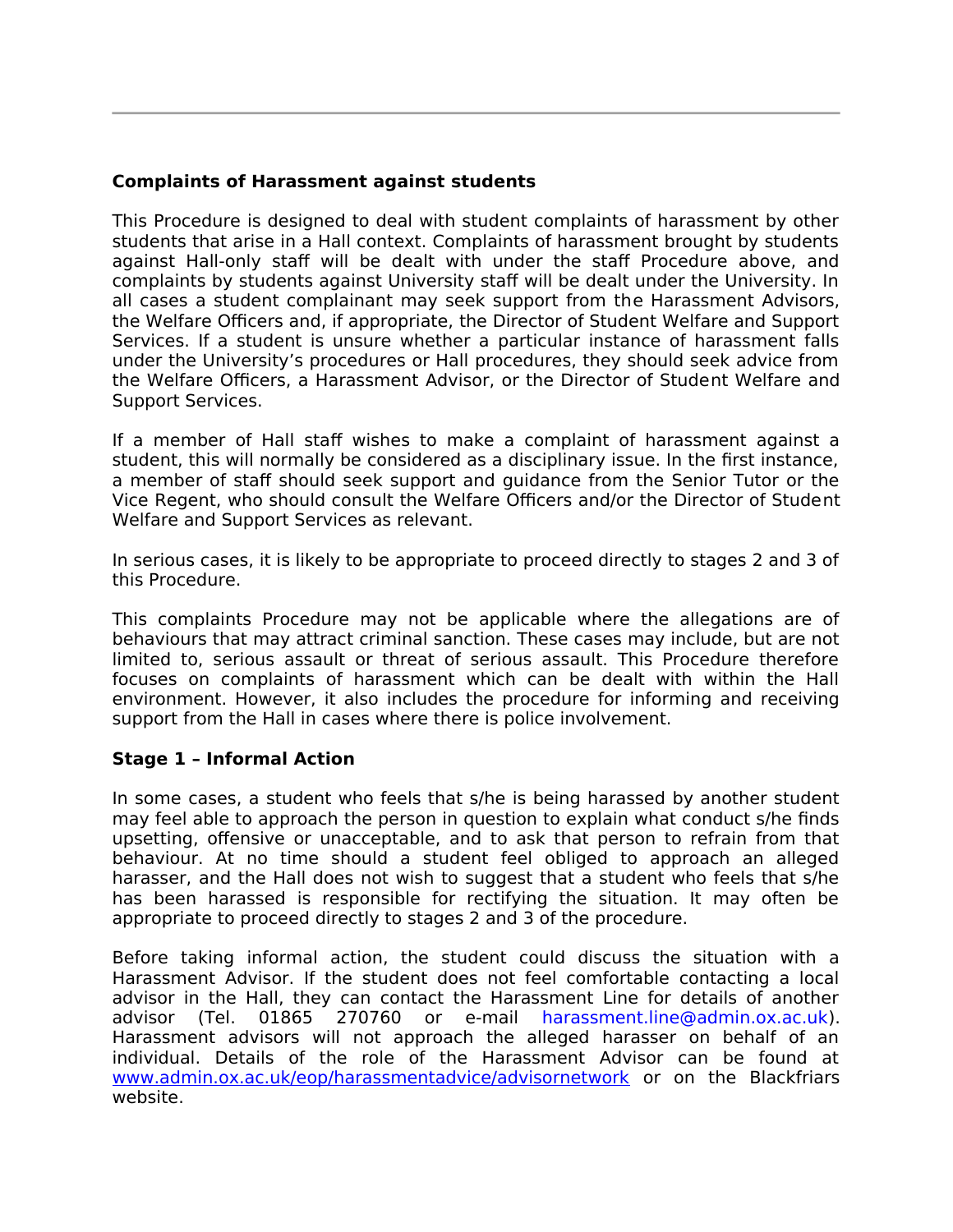Other sources of advice when considering informal resolution include the Welfare Officers, JCR and MCR Welfare Representatives, Student Peer Supporters, and OUSU's Student Advice Service (Tel. 01865 288466 or email advice@ousu.org).

These sources of support and advice are also available to students who have been accused of harassment.

#### **Stage 2 – Student Welfare and Support Services**

If informal action does not succeed in resolving the situation, or would not be appropriate given the nature of the behaviour, the Welfare Officers and Harassment Advisors are available for support and advice to any student who feels that they are being harassed.

The Welfare Officer will refer the student to a staff member trained in dealing with harassment cases, normally a Harassment Advisor. This staff member will be available to support the student throughout the process, including if they decide to move to stage 3 and make a formal complaint, and will also provide support following the outcome of any formal complaint.

Actions taken will vary depending on the case. Actions taken by the trained staff member may include:

a) Giving advice on options for ways to proceed, and helping the student to make decisions on the action they want to take

b) Referring the student to appropriate support services (such as the Student Counselling Service, Harassment Advisors and OUSU Student Advice Service).

Actions taken by the Harassment Advisors or Welfare Officers may include:

a) Facilitating a mediation or conciliation process between the student and the alleged harasser, if both parties agree. An experienced mediator or conciliator acceptable to both parties will normally be identified by the Hall. The mediator or conciliator will meet with the parties separately and as soon as practicable to begin to seek a resolution. The normal expectation is that resolution would be achieved within 20 working days of the initial meetings with the parties (although this time limit may be extended by agreement). Any agreed outcome will normally be recorded in writing. All those involved in the mediation or conciliation process must maintain appropriate confidentiality.

b) Referring a case to the University, if it transpires that the alleged harassment did in fact take place outside of the Hall environment and within the University environment.

c) Ensuring that relevant members of staff within the University are informed of the case if appropriate, with the student's consent, and having due regard for obligations of confidentiality owed to others.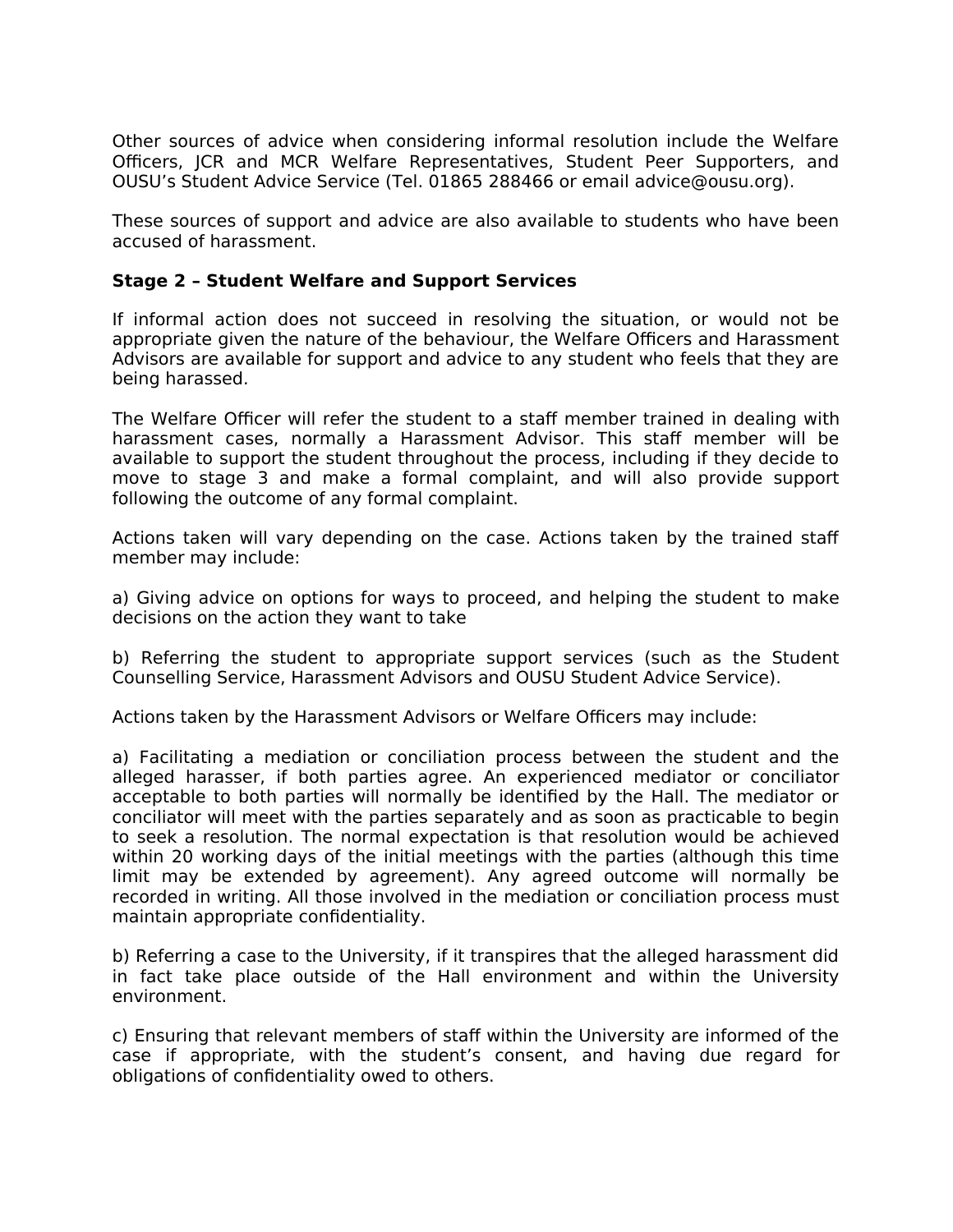Support from the Welfare Officers and the Harassment Advisors is also available to students against whom complaints of harassment have been made. Actions taken will vary depending on the case, but the support will be equivalent to that available to a student who feels that they are being harassed by another student, including referral to appropriate support services, and facilitation of a mediation or conciliation process if both parties agree. The Welfare Officer or Harassment Advisor will ensure that, where a complainant and a student complained against are both seeking support, they will be dealt with by different members of staff, who will maintain appropriate confidentiality.

Brief records will be kept of all meetings held and actions taken in relation to the case at this stage. These records will be managed in accordance with the principles of the EU General Data Protection Regulation and the UK Data Protection Act 2018. These include ensuring that personal data is kept accurate and up-to-date, held securely, and not kept for longer than necessary.

# **Stage 3 – Formal Written Complaint**

If action taken at stages 1 or 2 does not succeed in resolving the situation, or would not be appropriate given the nature of the complaint, the student should make a formal written complaint to the Senior Dean. In some cases, it will be appropriate to proceed directly to this stage. In these cases, if the complainant has not already been offered appropriate support from a trained member of staff, this will happen.

The complaint should normally be made as soon as possible after the event(s) to which it refers, or normally within one month of the completion of any resolution attempts made at stages 1 and 2.

The complainant should set out as clearly and succinctly as possible (i) the nature of the behavior that s/he is concerned about; (ii) the effect of this behaviour on her/him; and (iii) where possible, the resolution s/he is seeking. The complaint should include dates and details of any witnesses to any incidents referred to in the complaint, together with any documentary evidence. The complainant should also explain where appropriate any attempts that have been made to resolve the difficulties and, where possible, the outcome s/he is seeking. If the complainant has already made a statement about the behaviour under stage 2, this may be sent as their formal written complaint, with the proviso that the Senior Dean may request further information.

The Senior Dean, or another person appointed by him/her, will investigate the case to establish the relevant factual evidence and decide on any actions which should be taken. This may include:

a) informing the person against whom a complaint has been made of the allegations against him or her;

- b) meeting separately with the complainant and the alleged harasser;
- c) speaking to other relevant people on a confidential basis; and/or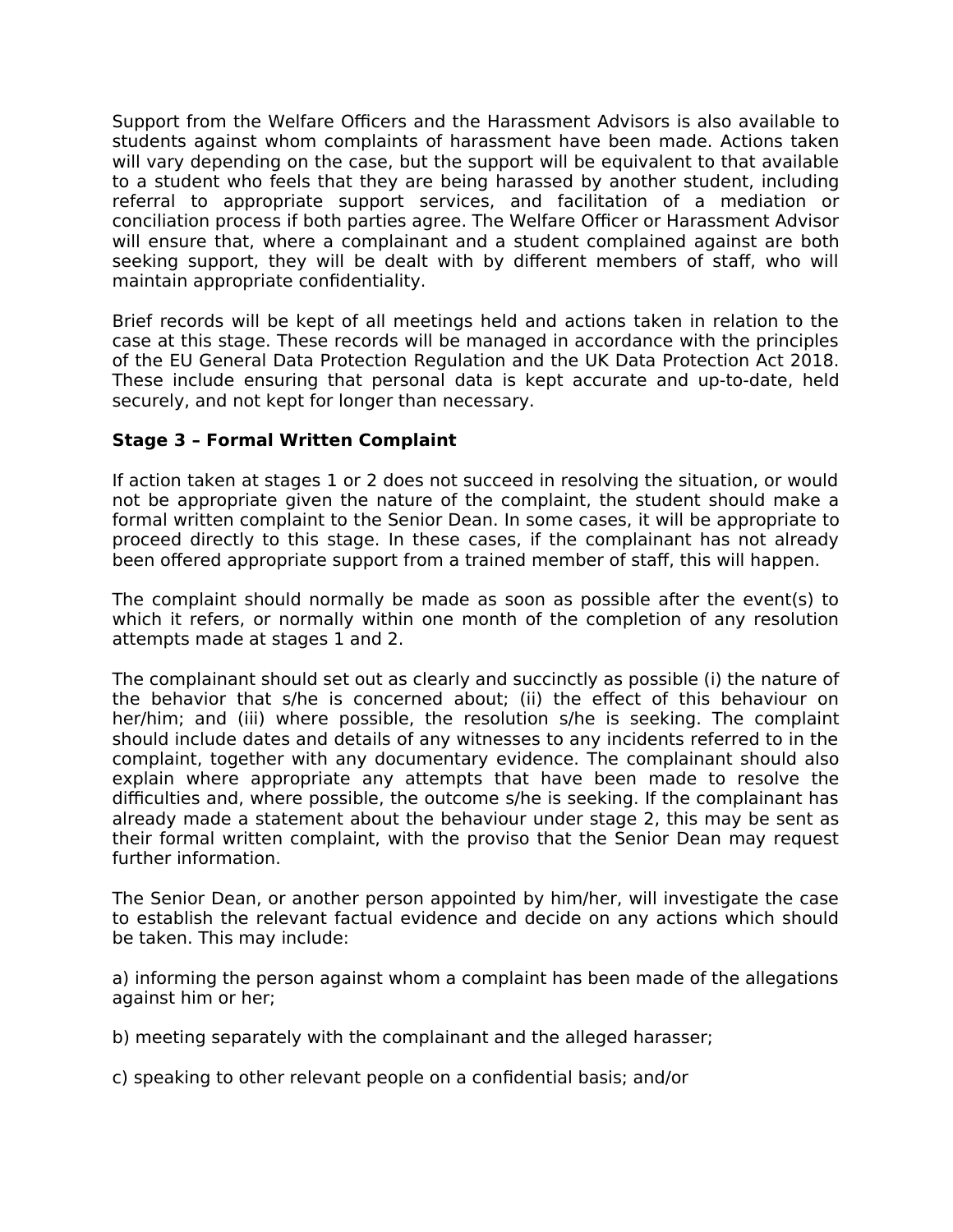d) obtaining further relevant information.

At all times both parties will have the right to be accompanied at meetings by another student member of the Hall, a Welfare Officer or JCR/MCR Welfare Representative a senior member of the Hall, or a member of staff from OUSU's Student Advice Service.

Every effort will be made to achieve a prompt outcome to the complaint – the aim being to conclude the complaint within a period of one month. Both the complainant and the student who is the subject of the complaint will be expected to co-operate with the Hall in achieving that result. If it is not possible to resolve the issue within this time frame, for example for reasons of complexity or the absence of relevant parties from Oxford, both parties will be kept informed.

At all times both the complainant and the student complained against will be kept informed of proceedings, and will be referred as appropriate to sources of support and advice. Both parties will be informed in writing of the outcome of the investigation of the complaint.

In some circumstances, in the interests of the complainant and/or the student complained about, it may be necessary for interim action to be taken, pending the outcome of the investigation. This may include making arrangements to limit contact between the parties concerned.

Investigation of a formal written complaint of harassment may result in:

a) Deciding that the alleged harasser should face disciplinary procedures.

b) Taking actions in Hall, or recommending to a department/faculty actions to take, including making arrangements to limit contact between the parties concerned. The Senior Tutor will have responsibility for implementing and monitoring any actions. The Welfare Officers and University Director of Student Welfare and Support Services will be available to advise.

c) Referring either or both parties to appropriate support services.

d) Referring a case to the University, if it becomes apparent that the alleged harassment did in fact take place outside of the Hall environment and within the University environment.

e) Taking no further action other than, where appropriate, implementing or suggesting steps that would help to restore reasonable relationships between the parties. This approach will usually be appropriate where the claim(s) of harassment are considered to be unfounded and where there is a continuing relationship between the parties.

f) In some cases disciplinary action may be instituted against the complainant if there is evidence that the complaint of harassment is unfounded and not made in good faith.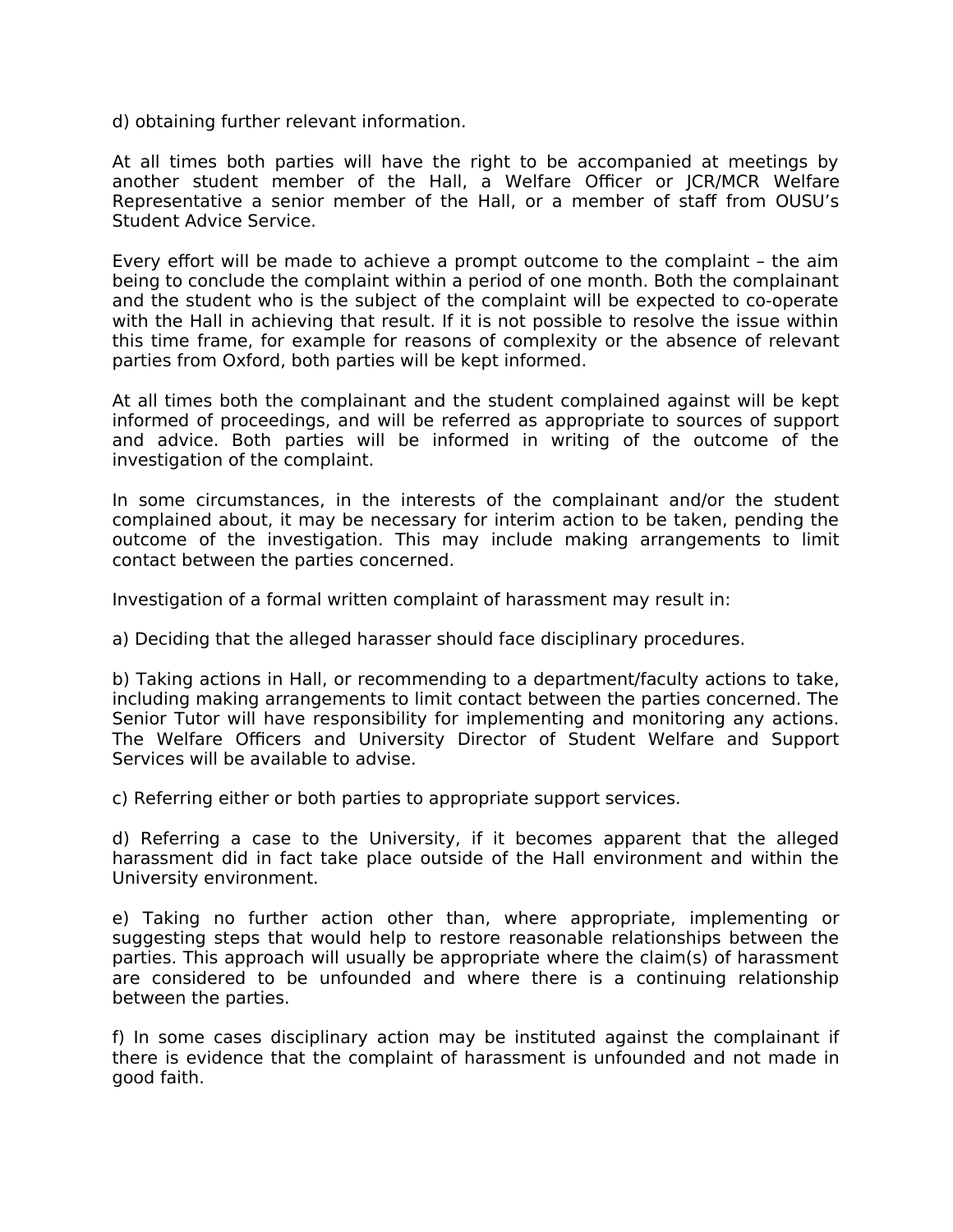g) Referring either or both parties to appropriate support services.

If the complainant is not satisfied with the outcome following the investigation of the formal written complaint, s/he may be able to apply to the Proctors Office for a review of the case.

Following the outcome of the complaint, the Welfare Officers will take such action, including informing others, and arranging for support for all parties following the outcome, as may be appropriate in the circumstances.

### **Referrals**

On occasion, complaints of harassment which should be considered under this Procedure may be made to members of the Hall other than the Senior Dean, Welfare Officers, or the Harassment Advisors. In this situation, the complainant should be asked if they would like the case referred to the Senior Dean and/or the Welfare Officers, and/or the Harassment Advisors, so that they can receive support from a trained member of the Hall.

If a student does not wish to seek support and advice, or to make a complaint, under stages 2 or 3 of this Procedure, or if there are queries about the procedure to be followed, members of the Hall can contact the Director of Student Welfare and Support Services' office for advice on a confidential basis.

There may be occasions where a student does not wish to seek support and advice or to make a complaint under stages 2 or 3 of this Procedure, but where the Senior Dean or Hall Officers consider that the implications for the individual and/or for others actually or potentially affected are serious. This may include cases where other parties, but not the aggrieved party, have made a complaint. In such circumstances the Senior Dean may initiate an investigation and make a decision on further action on the basis of such evidence as is available. The individual's consent will normally be sought if disclosure is to be made, and a decision on disclosure would be made at a senior level within the Hall.

#### **Potentially Criminal Misconduct**

This Procedure may not be applicable where the allegations are of behaviours that may attract criminal sanction. This would include, but would not be limited to, cases of serious assault or threat of serious assault. In the first instance such allegations will normally be a matter for police investigation and action.

Support for any student affected by such an incident may be sought from the Welfare Officers which may take advice from the office of the Director of Student Welfare and Support Services.

In addition the Senior Dean, the Welfare Officers, and the Harassment Advisors (in consultation with the Director of Student Welfare and Support Services) will consider whether it is appropriate to make recommendations to appropriate bodies regarding arrangements that would have the purpose of limiting contact between students for so long as may be considered reasonably necessary. Issues including